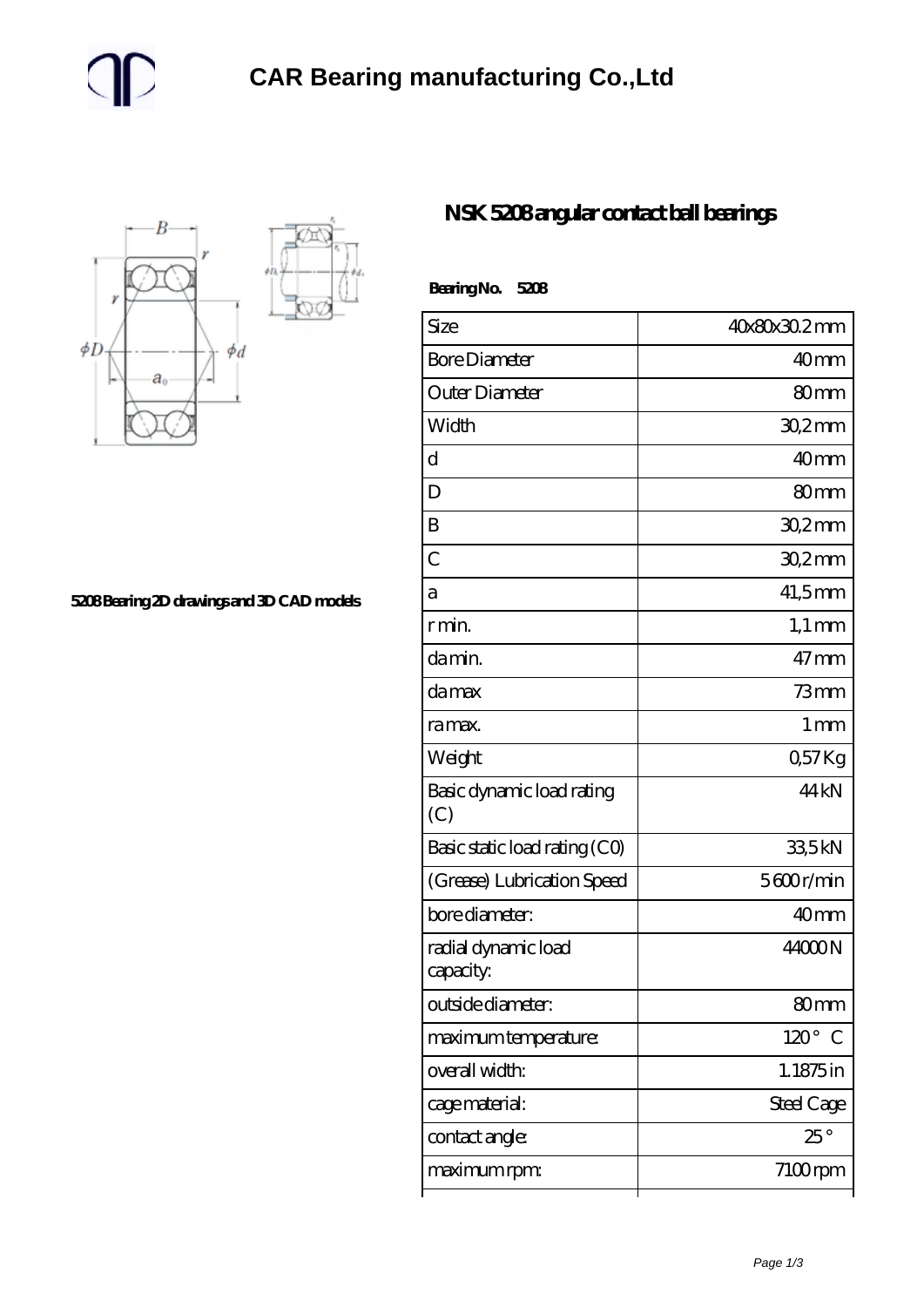

**CAR Bearing manufacturing Co., Ltd** 

| rowtype & fill slot: | Double-RowNon-Fill Slot |
|----------------------|-------------------------|
| finish/coating       | Uncoated                |
| internal clearance:  | CO                      |
| precision rating     | ABEC 1, PO              |
| bore type:           | Round                   |
| fillet radius        | $1.1 \,\mathrm{mm}$     |
| closure type:        | Open                    |
| series               | 5200                    |
| snap ring included:  | Without Snap Ring       |
| <b>SRI</b>           | 62                      |
| hidYobi              | 5208                    |
| LangID               | 1                       |
| D                    | 80                      |
| <b>SREX</b>          | 0025                    |
| B                    | 302                     |
| hidTable             | ecat_NSANGBD            |
| Oil rpm              | 7100                    |
| <b>SRE</b>           | 62                      |
| mass                 | 0.57                    |
| GRS rpm              | 5600                    |
| ra                   | 1                       |
| <b>SRIX</b>          | 0025                    |
| $D_a$                | 73                      |
| <b>SRIN</b>          | 0                       |
| CO                   | 335                     |
| <b>SREN</b>          | 0                       |
| DE                   | 71.952                  |
| Prod_Type3           | ACBB_DR_A               |
| da                   | 47                      |
| DA_                  | 11.906                  |
| $Z_{-}$              | 9                       |
| ALP                  | 50                      |
|                      |                         |